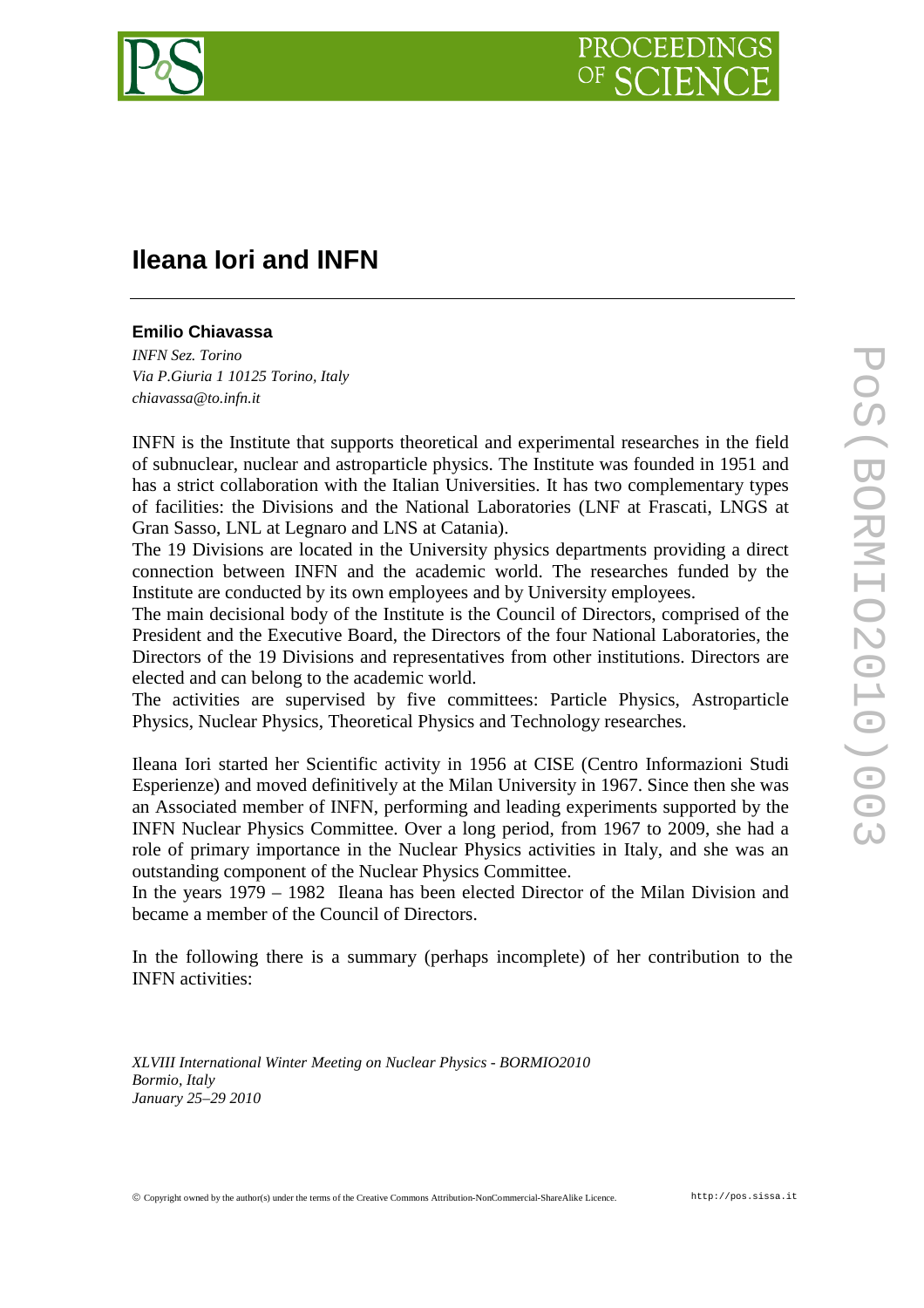## 1960 – 1980

In the sixties Ileana worked at CISE with electrostatic accelerators in the group of L. Colli and U. Facchini, obtaining important results on the cross section fluctuations predicted by T. Ericsson. Within this collaboration Ileana built a 3.5 MeV Van Der Graf accelerator. Then she studied the reaction mechanism participating to several experiments that used the Milan AVF Cyclotron with a proton beam with energy ranging from 14 MeV to 44 MeV*.* 

#### 1979- 1982

Ileana was elected Director of the Milan Division, one the most important INFN Divisions. The Institute was leaded by A.Zichichi, who followed A.Gigli Berzolari. These were years of great development for INFN and for the Nuclear Physics in particular. It was in fact decided to build a superconducting cyclotron that was projected in Milan and then installed at LNS. The two Nuclear Physics Laboratories (LNL and LNS) increased their scientific importance and Ileana participated to many important experiments in these National laboratories.

# 1980 – 1990

Working at the 16 MeV Tandem of Legnaro (the first heavy Ion Italian machine) Ileana obtained important results on dissipative processes and on fusion fission mechanism studying nuclear reactions near the Coulomb barrier. Thanks to her extraordinary capacity in projecting and developing detectors she realized very sophisticated apparatuses, leading the Milan Group. Between the realized experimental apparatuses it must be recorded the Bragg ionization chamber and the fragment detector MULTICS. At the same time Ileana started to collaborate with several International Laboratories as Bevalac, MSU, GANIL, GSI, moving to higher energy heavy ions.

## 1990 -2009

Ileana performed experiments at LNS with the MULTICS MEDEA apparatus and started a long and fruitful collaboration with teams working at GSI, in the Aladin and in the Hades experiments. Aladin studied the liquid gas phase of nuclear matter obtaining excellent results. The goal of the Hades experiment is to study the meson production in heavy ion interactions at some GeVA to investigate on the behavior of mesons in nuclear matter. With this last experiment Ileana entered definitively in the domain of high energy heavy ions. In 1997 the Milan group was charged to build the Time of Flight that has been installed in 2001: successful runs of Hades have been done since 2002.

All the experimental activities of Ileana were supported by INFN: it is therefore clear how great has been her contribution to this Institution. She worked within the Nuclear Physics Committee, giving an inestimably contribution to the development and success of the heavy ion physics. Her knowledge of physics as well as her experimental ability and international reputation made Ileana a reference point for the Committee that not only supported many experiments in which she was involved, but also asked her to be a referee for other projects.

The election of Ileana as Director of the Milan Division demonstrates how much she was considered, not only by the nuclear physicist, but by all the INFN community.